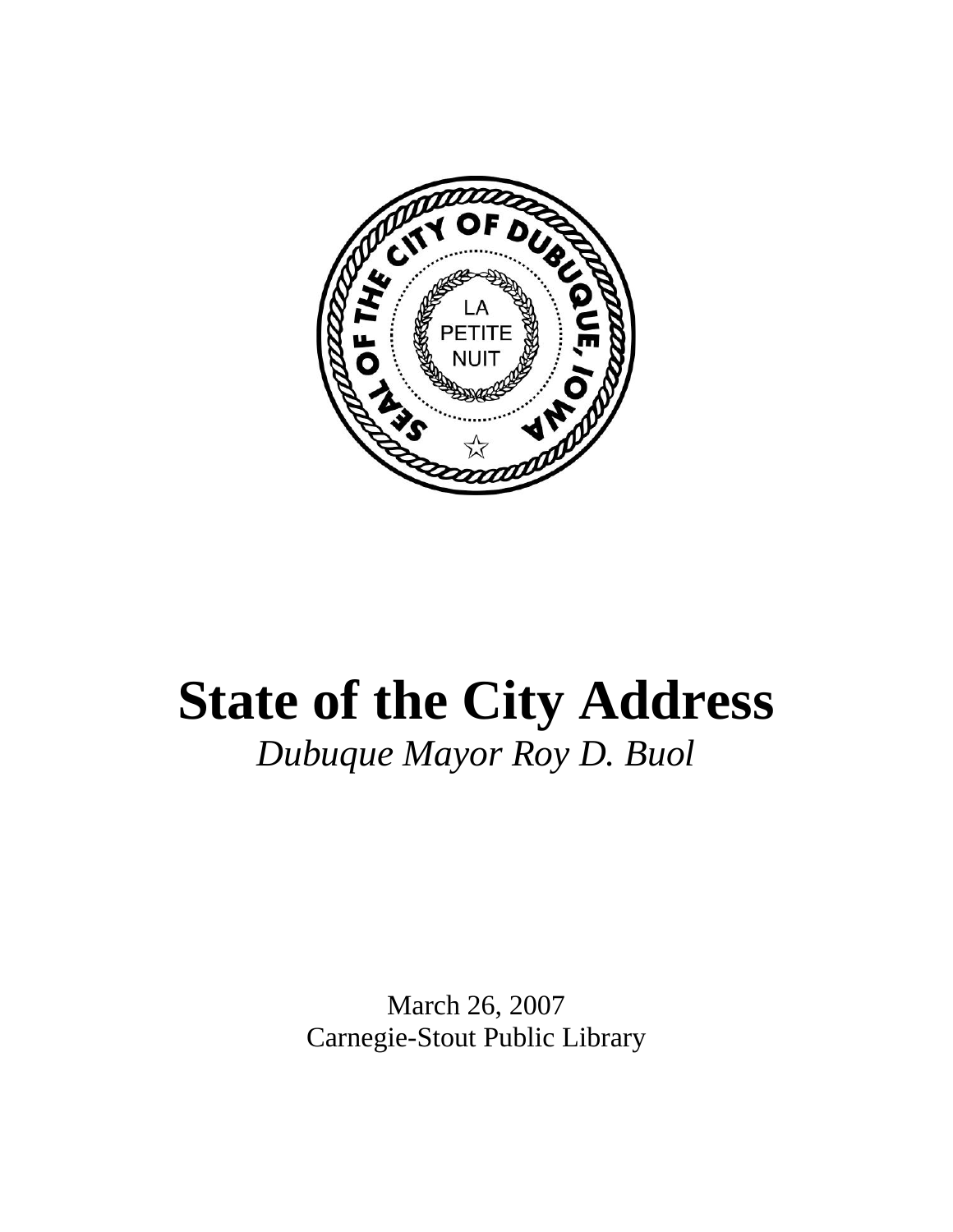Good evening. I thank the League of Women Voters and the Telegraph Herald for their sponsorship of this inaugural event.

And I thank all of you for joining me this evening…elected officials, city staff, distinguished guests, and fellow citizens…here in our soon-to-be renovated Carnegie Stout Public Library, as well as those who are watching this broadcast on Dubuque's CityChannel 8 and listening to this broadcast live on KDTH.

This evening we have come together to celebrate our City…both our progress over this past year, and the opportunities in our future, as we continue to envision ways to make the City of Dubuque the best it can be…for us all. A City we are proud to call Home. A City that will compete with any in our nation!

One of the distinct reasons we are able to celebrate the City's progress is due to the dedication of my colleagues and your elected officials who serve with me as Dubuque's City Council. They are:

- At Large representatives Ann Michalski and Ric Jones;
- 1<sup>st</sup> Ward representative, Kevin Lynch;
- 2nd Ward representative, Karla Braig;
- 3<sup>rd</sup> Ward representative Patricia Cline; and
- 4<sup>th</sup> Ward representative Joyce Connors.

I want to take this opportunity to sincerely thank each one of these individuals for always putting the interests of our Dubuque citizens first!

While no public servant can promise perfection, I know you each share with me an obligation to continue the progress we have certainly made over this past year. It has been my honor to serve with you!

It also is my honor to recognize our City's good fortune in the form and substance of our City Manager Mike Van Milligen; Assistant City Manager Cindy Steinhauser; Assistant City Manager Teri Goodmann; City Clerk Jeanne Schneider; and City Attorney Barry Lindahl.

And the good fortune continues through the exemplary service of the City's Department and Division Managers, along with their hard working staff and all our City employees.

I also wish to extend our collective appreciation to the members of the City's Boards and Commissions for your volunteerism, commitment and expertise that not only allow our City to meet the expectations of our citizens on a regular basis, but to exceed them!

Elected officials and public servants have taken on a special task – the task of delivering democracy to our citizens. And, as we consider the State of our City, it is important to acknowledge our City's partnerships at the county, state, and federal levels with those who serve to advocate for our local needs.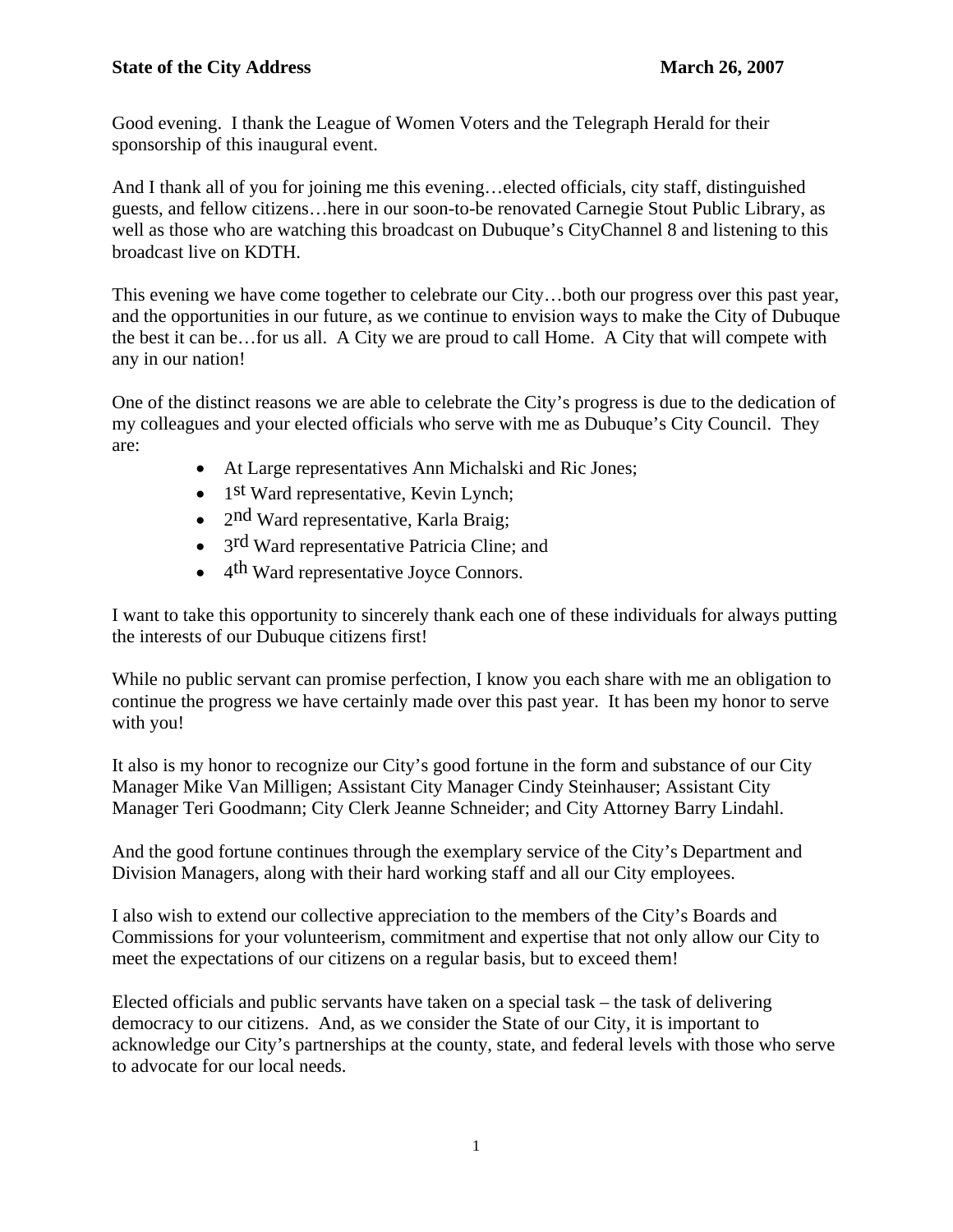The City of Dubuque is fortunate to have a strong partnership with our Dubuque County elected officials, including Supervisors Eric Manternach, Donna Smith, and Wayne Demmer.

We are well represented in Des Moines by State Representative and Iowa House Speaker Pat Murphy, State Representative Pam Jochum, and State Senator Mike Connolly.

We are also grateful for the service of our "champions" in Washington, DC – U.S. Congressman Bruce Braley, U.S. Senator Tom Harkin, and U.S. Senator Charles Grassley.

Each of these elected officials is a partner in our successes and we know we can count on their support as we address our challenges.

And finally, speaking of partnerships, I would like to acknowledge my wife, Deborah, along with our four adult children, their spouses and fiancé, and our amazing grandchildren…which currently number five.

Each of you contribute in ways that make my public service in this role as Mayor both possible and worthwhile.

**……….** 

As you may have heard me say throughout my mayoral campaign in 2005 and during this first year as your Mayor, I believe that "the next five years will define the next fifty for Dubuque!"

That vision is taking hold in Dubuque and citizens have stepped forward to participate in leadership and community decisions to support that vision.

Volunteerism and philanthropy are influencing our quality of life and spurring state and national recognition of our City. Groups are networking, partnerships are evolving, and the buzz around the region is "*What does Dubuque have going on*?!!"

As a City Council and Staff, as individual neighborhoods, and as a community, we have undertaken several key initiatives to set in motion the path toward quality living for everyone.

And the more I have become immersed in our community, the more I am experiencing a "community of character"…a community that is indeed person-centered…where there is an awareness and appreciation developing for what makes each of us unique … along with a growing realization that healthy, vibrant communities do not hold themselves back with a "*one size fits all*" mentality.

As a community of character, we are motivated to do what is right for each other. We are able to visualize and make the best decisions in life, for ourselves and sometimes for those who cannot.

**……**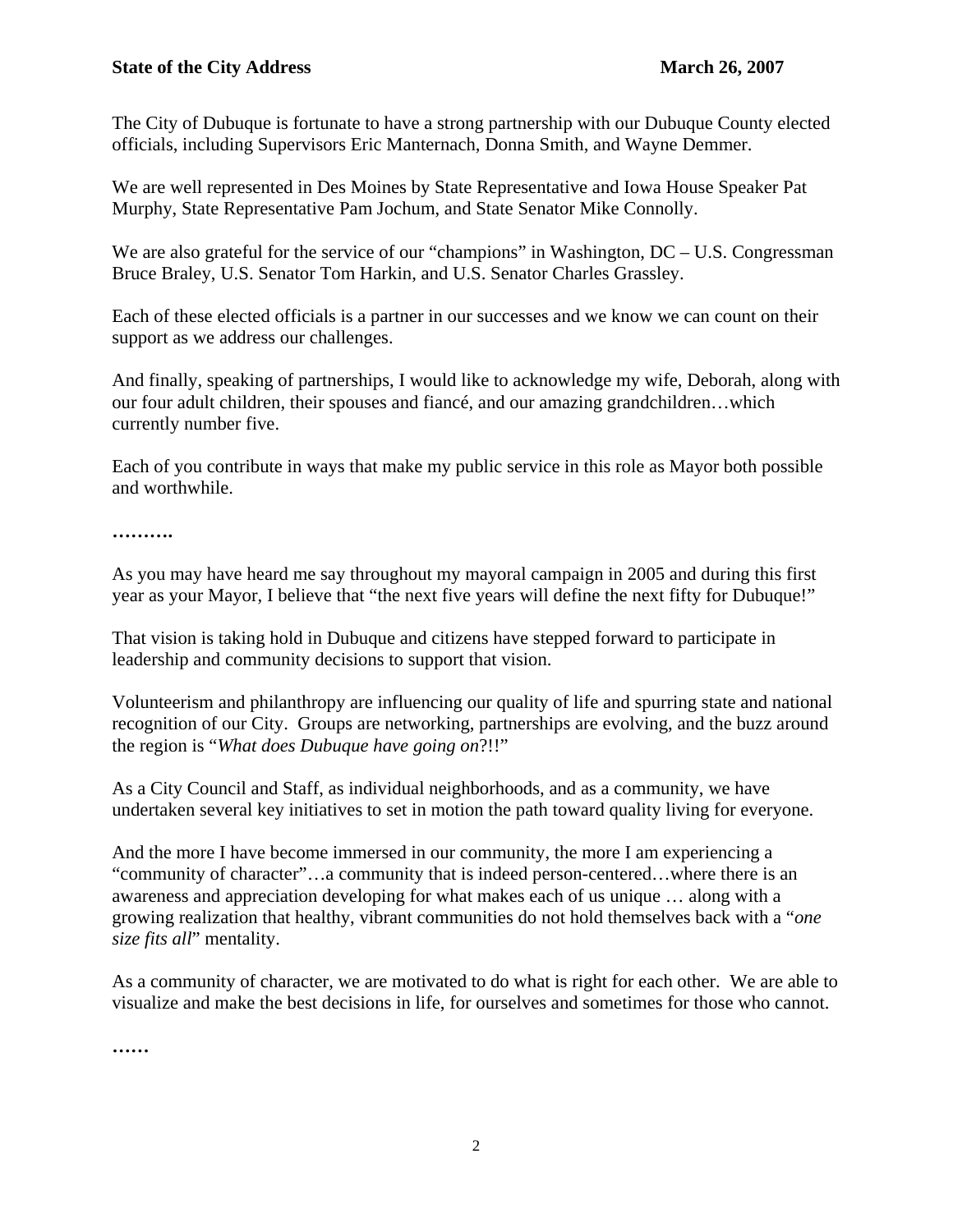During our time together this evening, I will share with you highlights from this past year that help to define the State of our City as we moved through 2006 into 2007.

And, as with any such report, you will hear of accomplishments as well as challenges that serve to present opportunities to take our City to the next level of performance.

Generally speaking, your City government is providing for the basic health, safety and welfare of our citizens. We are providing public services that are necessary such as safe drinking water; superior fire and police protection; an open and inviting library; enhanced arts, entertainment and education opportunities, and more.

These are the areas of immense value to our citizens, and they are being provided in a fiscally responsible manner.

Our City budget is being balanced and our City Council priorities are being addressed. We have clear and quantifiable goals. And, we continue to make responsible choices based on citizen input.

The City has partnered with organizations such as Greater Dubuque Development Corporation and the Dubuque Area Chamber of Commerce to help provide opportunities for existing businesses to grow and expand as well as recruit new ones to our midst.

Economic development is critical for the vitality of our community and 2006 was a recordsetting year for Dubuque's economy.

We are successful in Dubuque because we see ourselves as a community that has and will continue to prosper. From the small "mom and pop" stores to the Fortune 500 companies that employ our neighbors, friends, and families … everyone is an important piece of Dubuque's economic puzzle.

And an important component of our economic success is happening in the "heart" of our City, so let's begin our economic development update in Downtown Dubuque.

But first, we need to remember how far we have come, from a place where twenty years ago we were hearing, "Would the last person to leave Dubuque please turn out the lights?" to truly becoming the "Key City" in the State of Iowa.

How did that happen?

A vision, supported by solid city and community leadership, partnerships, resources, good oldfashioned hard work, and yes….faith…. happened.

And today, our historic downtown area, anchored by Bluff and Main Streets, and the Port of Dubuque, are full of new investments in housing, building restoration and renovation, new office space, new retail space, new commercial, educational, and entertainment space.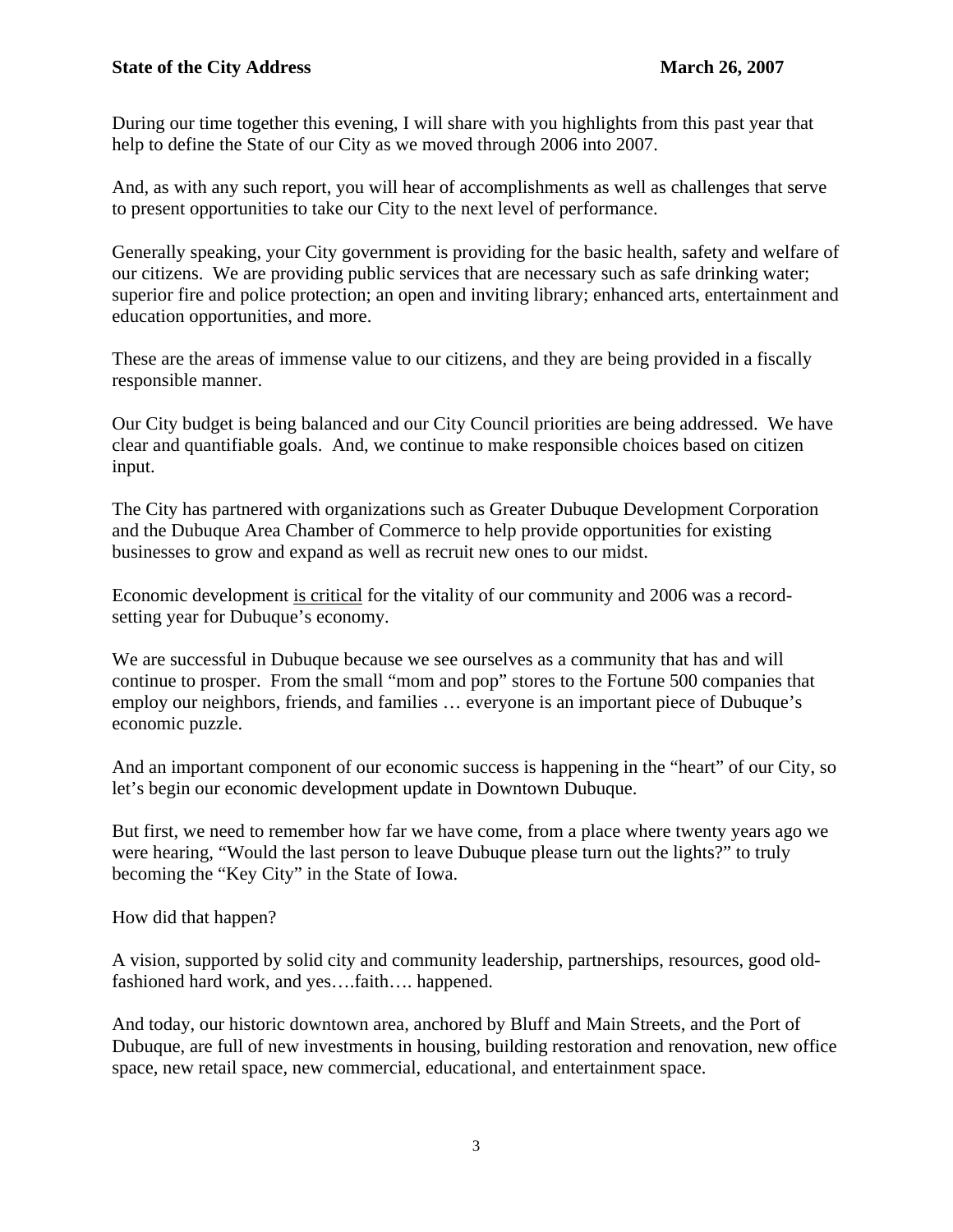A great example of the new vibrancy in downtown Dubuque is the 1000 block of Upper Main Street. This project by Gronen Restoration has transformed six buildings into 14 beautiful storefronts and 30 amazing apartments, providing 125,000 square-feet of renovated space for downtown businesses and residents.

Research shows that people are moving toward a lifestyle that allows them to live within walking distance of the amenities that enrich their lives and livelihoods. Dubuque is listening and responding in downtown Dubuque.

Adjacent to and overlooking downtown Dubuque, and another response to our changing society, will be the River Pointe Development Project, a significant multi-phased residential project featuring 240 condominium units.

Another important benefit for downtown Dubuque came out of the community-wide effort known as Envision 2010. Sponsored by our Chamber of Commerce and the Community Foundation of Greater Dubuque…and funded by the Dubuque Racing Association, Envision 2010 generated 3,000 citizen ideas over a several month process that ultimately resulted in the top ten projects announced in January of 2006.

One of those projects was community-wide wireless internet access which lowers the barriers to broadband Internet access.

Thanks to Mediacom and a number of corporate sponsors, wi-fi hotspots are now operational in downtown Dubuque, helping to create the type of environment where our young professionals and downtown residents can use their laptops to conduct the business they need to do while enjoying what our community has to offer in that area.

Our recent history shows the synergy that spurred downtown redevelopment was a direct correlation to America's River Phase One. This \$188 million project in the Port of Dubuque demonstrated our community's ability to develop lasting partnerships between our City, County, the State of Iowa and many Federal Partners, side by side with our citizens.

America's River created jobs and gave a new face and image to Dubuque AND to the State of Iowa. Now, less than five years later, the Port of Dubuque is again a busy "construction zone" thanks to a nearly \$200 million vision that incorporates…America's River Phase Two, the McGraw-Hill Higher Education project; the Diamond Jo Expansion; renovation of the Dubuque Star Brewery; a large capacity City parking ramp, and the Briggs Mixed-Use Development Project and Durrant Group renovation of the former Adams Company Building.

Beyond downtown Dubuque, the economy has been bolstered by the expansion of several local businesses in our Industrial Park West as well as new businesses recruited to Dubuque's Technology Park.

In fact, it has been a record year for economic development with fourteen agreements resulting in over one hundred thirty million dollars in development, the creation of over three hundred jobs, and the retention of approximately one thousand jobs**.** And our West End development, including housing, retail, business and entertainment has continued our economic surge.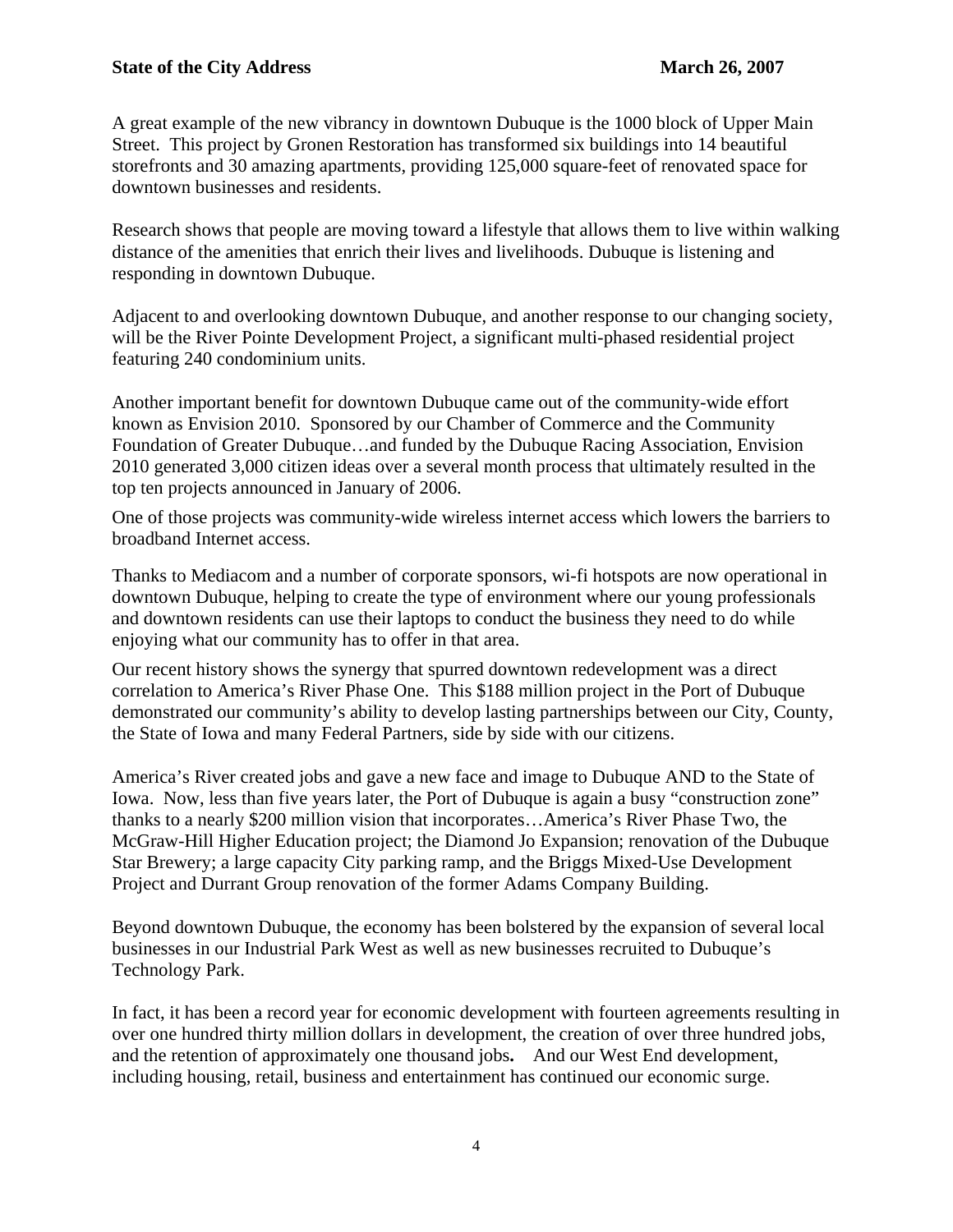As we enjoyed this growth and expansion, we also faced the loss of a long-time employer, Regency Thermographers, along with its 137 jobs, as well as employee reductions at another longtime employer, Flexsteel Industries.

The City remains committed to working with our economic development partners and area business partners to help replace these losses with meaningful employment opportunities.

**……** 

Considering the natural ebb and flow of our economy, Dubuque continues to rank number one among Iowa's metro centers for job growth on both a one-year and three-year basis.

From November 2005 through November 2006, Dubuque created one out of every 10 jobs in the entire state of Iowa.

Moreover, during the past three years, with only three percent of Iowa's population, Dubuque created nearly seven percent of all jobs in the State of Iowa.

**…..** 

Also integral to our community's success and attractiveness to families, visitors, and our business community is our Dubuque Regional Airport.

At this juncture, our airport is the third-busiest in the State of Iowa, with a 14 percent increase in enplanements over 2005.

The existing terminal building is significantly undersized to meet future passenger needs and security requirements. A new terminal building is on the airport's horizon, along with new parking lots and entry roads as well as ancillary taxiways and aircraft ramp space.

**…..**

Bolstering our economy during 2006 was new construction, both commercial and residential. Dubuque is averaging almost one million square-feet of non-residential construction and 625,000 square-feet of residential construction per year!

This supports the fact that 2006 was the fifth consecutive year of record residential and commercial real estate sales in Dubuque!

It's no surprise that Dubuque was recently ranked number six among the top 10 affordable job powerhouses for MSN Real Estate -- places where the cost of living and unemployment are low and the number of jobs is growing steadily.

**…..** 

Clearly, the economic impact of tourism in Dubuque County is foundational to our continuing economic progress and the momentum is building, due in large part to the efforts of our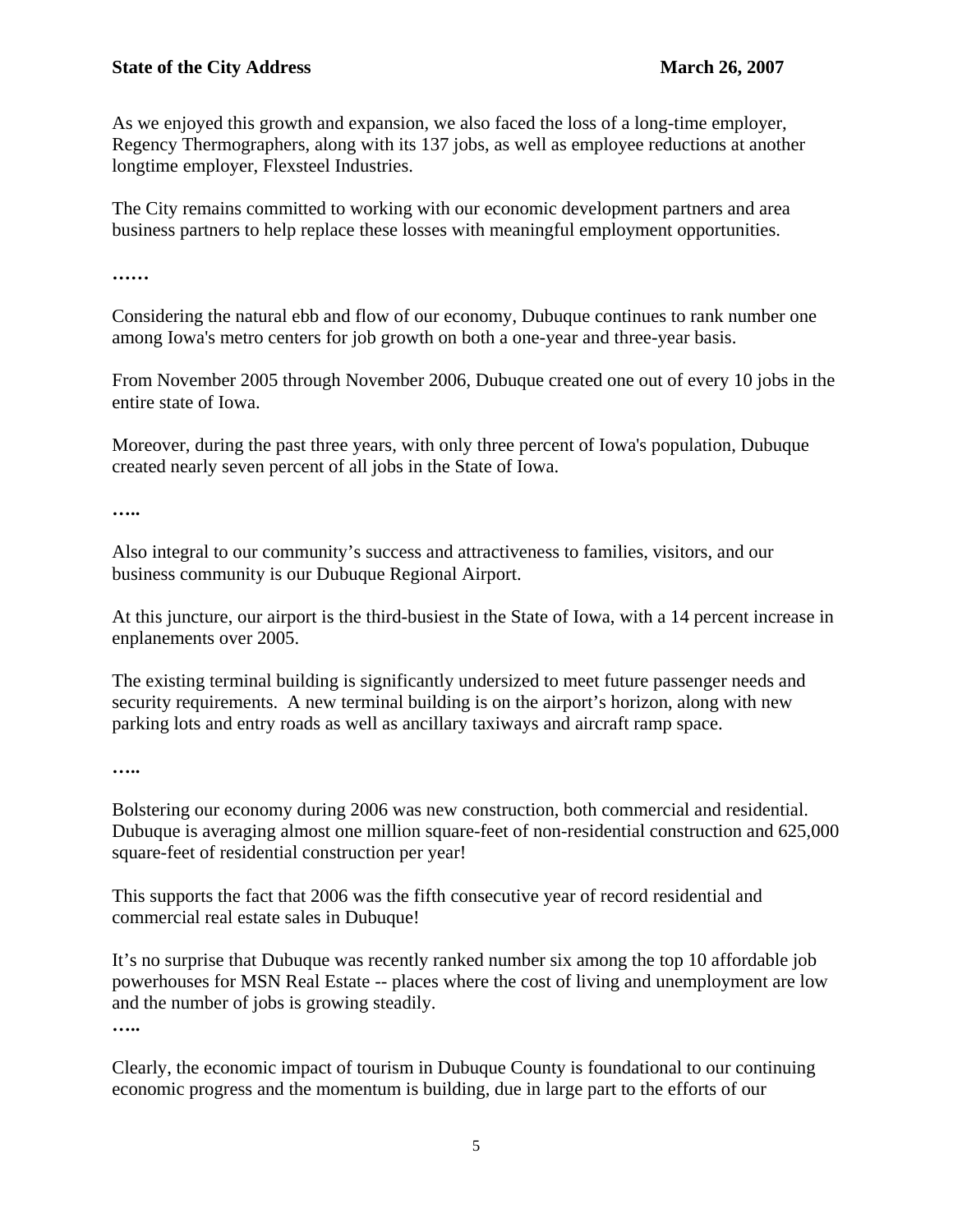Chamber's Convention and Visitors Bureau and the existence of the beautiful Grand River Center.

It has been my pleasure to welcome a significant number and variety of conference and convention groups to Dubuque during 2006, and the pace and contribution to our economy will continue to increase in 2007.

**…..** 

Dubuque's geographic location and direct access to major transportation networks have made the City a centralized hub for a variety of industries including manufacturing, insurance and finance, retail, and health care.

Even so, our City remains focused on working closely with our state and federal partners to identify funding sources for Dubuque's number one transportation priority, completion of the Southwest Arterial.

This approximate \$112 million dollar project is critical to keeping our goods and services moving, and keeping our City competitive in attracting new business and industry to our midst.

As we look to our economic future, we must maintain our momentum as a community and retain and attract the skilled and educated workforce required by current and potential business and industry. This issue looms large on the City's horizon.

A perfect storm is brewing on this issue with the impending retirement of baby boomers, the need for growth in our City's population, and the tremendous amount of job growth that is occurring locally.

A strategic, creative, and coordinated effort to address this challenge is critical to sustaining our progress on all other fronts.

**…..** 

Enhancing our overall quality of life in Dubuque, and key to retaining and attracting families is our educational system. It is no secret that test scores for our elementary and high school students consistently rank above national and state averages.

Our Dubuque Community School Board, Superintendent John Burgart, and our dedicated teachers continue to provide our young people with opportunity for an excellent education.

In fact, the Dubuque Community School District was ranked seventh out of 2,200 districts nationwide by Expansion Management magazine and in 2006, the Dubuque metro area was named a Five-Star Public Metro by the same publication.

Enrollment has increased 11 percent over the past six years and the district is working to accommodate that growth with renovations at the high schools and the construction of new elementary and middle schools.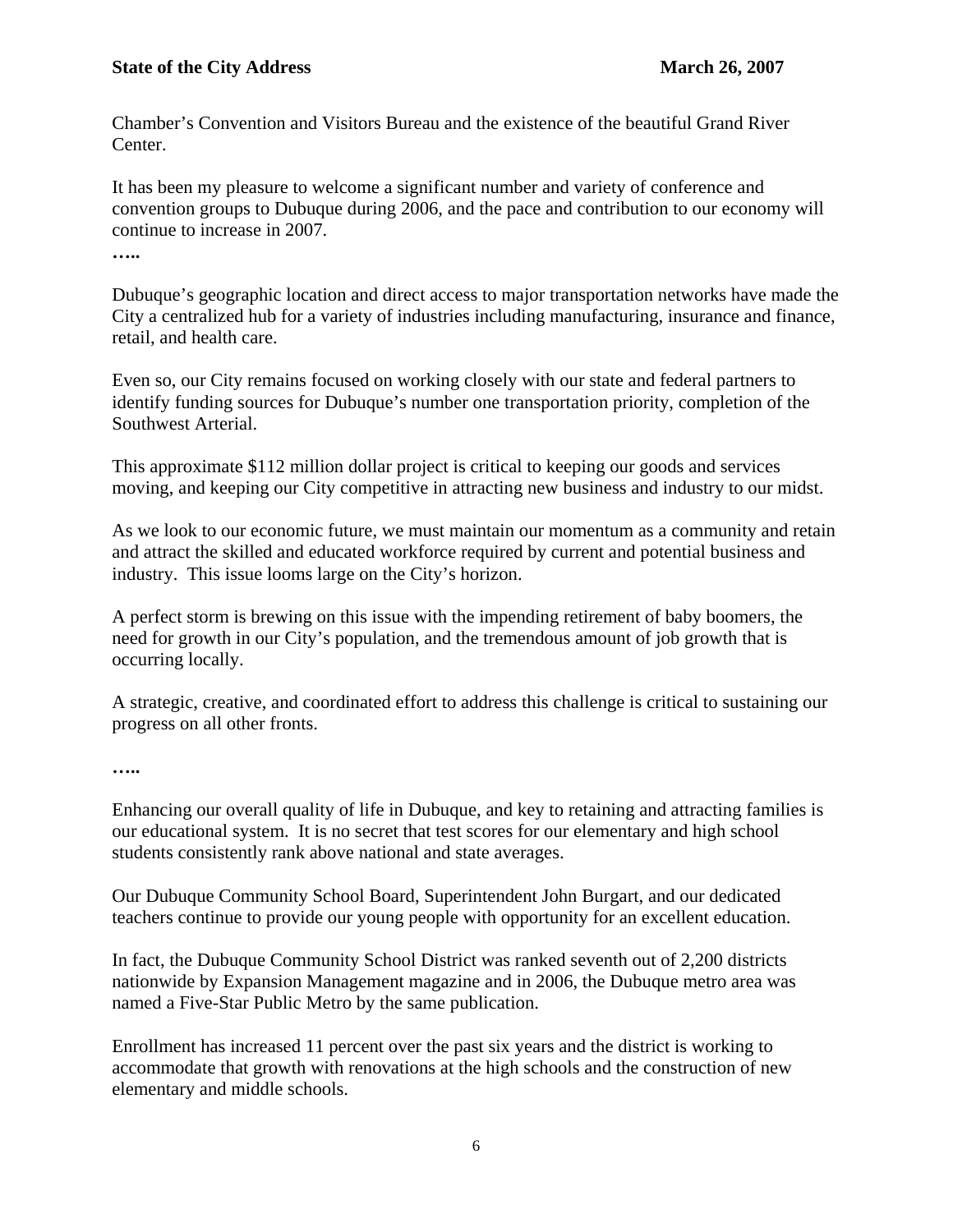In August 2006, Prescott Elementary was reopened as a Magnate Art School, open to children from the entire Dubuque area.

Included in the design of this beautiful facility is a City-funded neighborhood resource center, just one example of how the City of Dubuque partners with the Dubuque Community School District.

Through the City's purchase of new gym and playground equipment for schools, the schools will keep the playgrounds open as neighborhood parks in order to provide athletic and educational programs for children who have few options after school.

Dubuque's Holy Family Schools Board of Directors, Chief Administrator Steven Cornelius, and their committed teachers continue Dubuque's long tradition of faith-centered education. The completion of Mazzuchelli Catholic Middle School and the renovations underway at Wahlert Catholic High School are evidence of the system's progress and commitment to the future.

As a higher education nucleus, Dubuque's area colleges, universities, seminaries, and technical schools not only provide diverse fields of study and expertise to incoming students, but also serve as a resource to businesses for continuing education and professional development.

Within a 20-mile radius of our City, we have no less than eight such institutions of higher learning which makes continued collaboration with these institutions absolutely vital to solving our impending workforce challenge.

**…..** 

As we all realize, quality of living begins in our homes and in our neighborhoods. We are fortunate that Dubuque is a wonderful community in which to live, work, and recreate.

Dubuque has a unique social fabric made up of rich heritage and strong traditions that are slowly. but fortunately, being enhanced by new customs and increasing diversity.

Dubuque is blessed with beautiful neighborhoods, historic and new. But perhaps an even greater attribute is the number of organized neighborhood associations – ten and counting – that have formed to help make a difference everyday in their neighborhood and community.

They exemplify the spirit of volunteerism that is so common in Dubuque.

One of the neighborhoods about which I will speak tonight is our Washington Neighborhood, a 55 square-block area bounded by 11th and  $22<sup>nd</sup>$  Streets on the south and north; and by White and Elm Streets on the west and east, respectively.

Since the revitalization effort in the Washington Neighborhood began not quite two years ago**,**  more than one million dollars has been invested in home-ownership and housing renovation,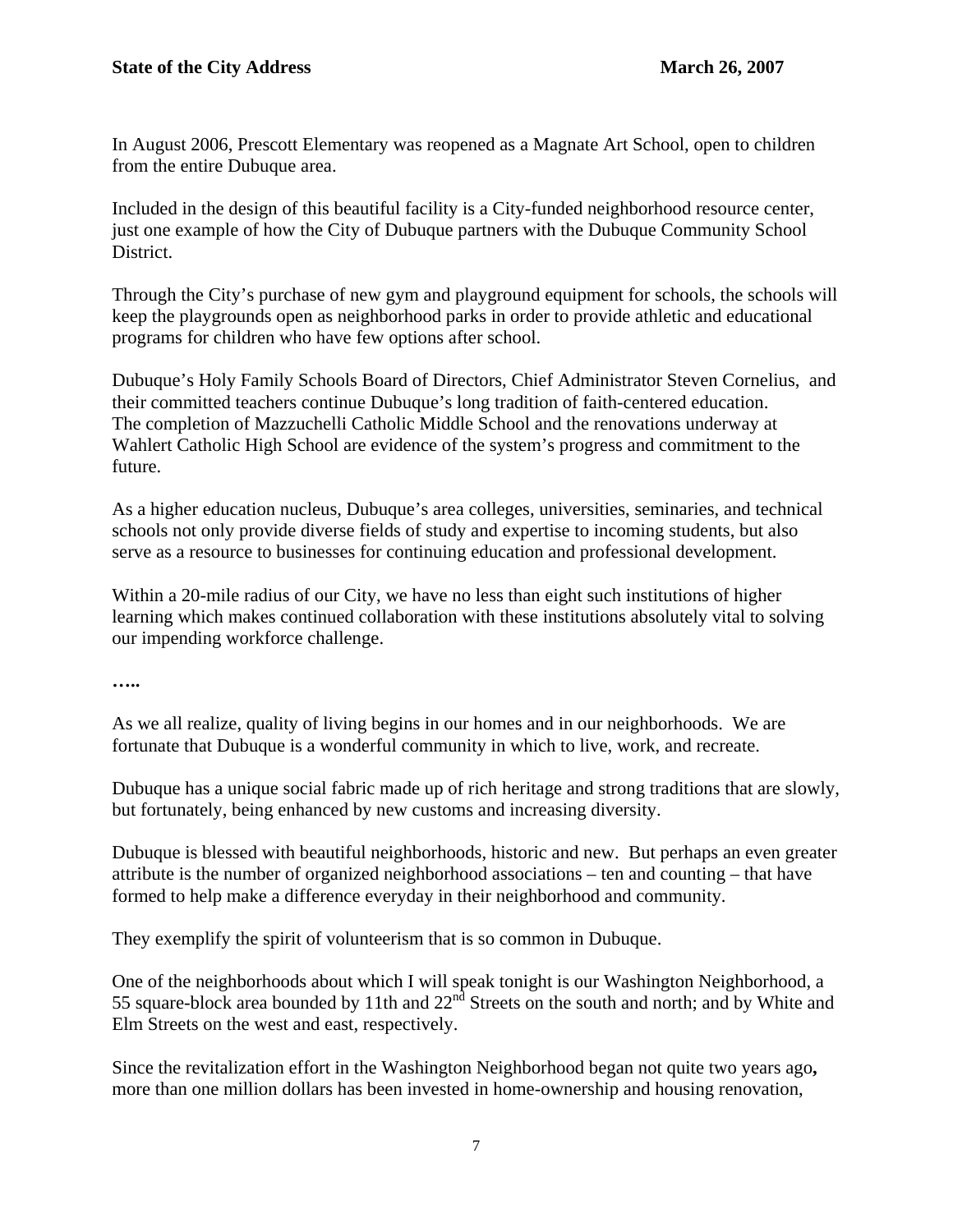succeeding in its goal to provide homeownership opportunities to some of the city's lowestincome families.

The Washington Neighborhood Association has been a key partner in this revitalization. This group of neighborhood leaders is very active and has sponsored two annual clean-ups, beautification projects, and family support activities. These efforts were recognized in January when the Washington Neighborhood Association was presented with the 2007 Community Award for Diversity Initiatives by Dubuque's *Faces and Voices* organization.

Washington Neighborhood also is home to the rehabilitated Washington Court Building, formerly the Dubuque Casket Company, as well as the Crescent Community Health Center. And, located just across the street from the health center is Orange Park, the City's latest addition to our park system.

An Envision 2010 project, the Crescent Community Health Center exists to improve and maintain the health and well-being of our community by providing affordable, client-friendly, comprehensive and high-quality healthcare services in collaboration with other community organizations and resources.

The City of Dubuque is just one of many partners involved in the creation of the Crescent Community Health Center. Specifically, the City's support of the project included the funding for capital build-out, construction of the parking lot as well as the involvement of Dubuque Public Health Specialist Mary Rose Corrigan, Housing and Community Development Director David Harris, and many other city staff.

This project was bolstered by a one point three million dollar donation from the Schmid family of Crescent Electric and financial support from the Iowa State Legislature.

**…..** 

Foundational to our quality living in Dubuque is how safe we feel in our homes and neighborhoods. Our police officers are reaching out within our neighborhoods as friends as well as safekeepers of our community.

Our Community Oriented Policing program strives to improve the safety of our neighborhoods through enhanced communications among neighbors and our police officers.

The Territory Accountability Design program is a new crime-fighting strategy which enables police, through computer-aided crime analysis, to identify trouble spots, distinguish emerging crime patterns, and target resources to fight crime in a comprehensive manner.

The City is proud of the community's confidence in the exceptional services and care provided by our Fire Department and Paramedic Service. Our firefighters and EMTs, with support from our emergency communications dispatchers, not only provide life-saving assistance in times of personal emergency, but they also plan and train to make sure our community is prepared to respond to various types of disasters. As Dubuque continues to grow, we must insure our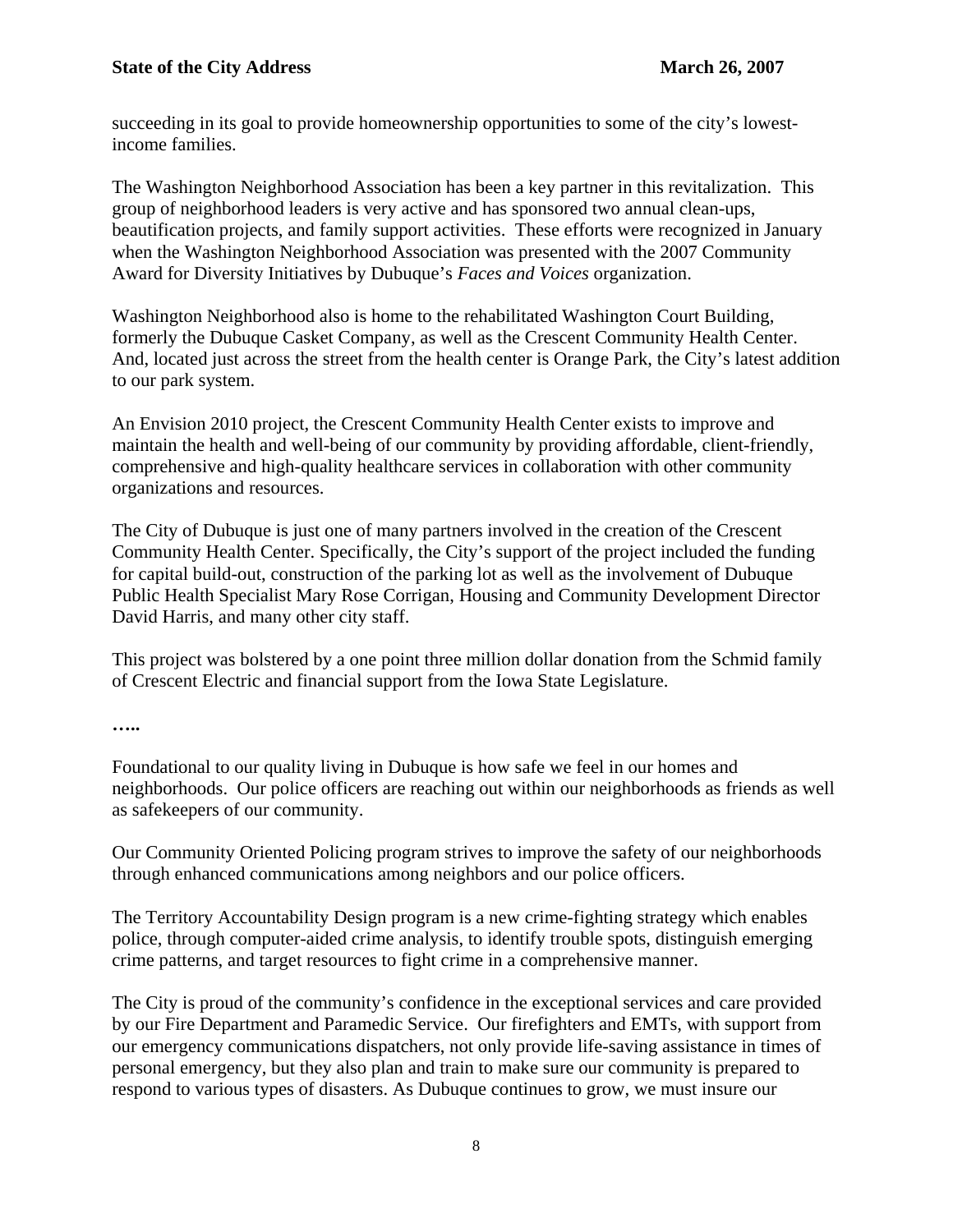emergency responder resources are distributed appropriately throughout our community to enable prompt response and high-quality service.

**…..** 

If we were to describe Dubuque today, I believe we would say we are a community that cares…cares that our children have safe neighborhoods to play in, go to school in, to live in.

Our City cares that our children live in homes free from lead paint…that our most fragile citizens, young and senior alike, have an opportunity for affordable health care from a physician they can call their own, rather than being forced to use the emergency room for every illness, big or small, because they are uninsured or underinsured.

Our city cares about providing shelter for our homeless or those suffering from abusive situations who need a helping hand as they strive to improve their lives.

And, we care that our citizens can earn a livable wage that allows them to experience ownership in this community they are helping to create.

We are a city that recognizes all citizens deserve respect. That is why the City has embarked upon a three-year initiative to raise the level of intercultural competency among our city employees so that we can become an even more welcoming community for all citizens.

**…..** 

Over the past year, and as a result of our community's foresight and involvement in caring for and about others on many levels, Dubuque has received several state and national recognitions. Allow me to share just a few:

In October 2006, the Iowa Department of Cultural Affairs named Dubuque one of its Iowa Great Places! The program partners state agencies and resources with local assets to help selected communities become even greater places where people want to live, work and raise a family. Dubuque's Great Places application featured the top ten ideas identified through Envision 2010.

Just this past January, Dubuque received national media attention on "Good Morning America!" when selected as one of the "100 Best Communities for Young People" in the nation! **In the nation**!

That is a pretty remarkable achievement and a well-deserved accolade to Jane Steele and the Mississippi Valley Promise along with all our organizations and agencies with their many staff and volunteers who care about keeping America's Promise to our youth…a promise that our young people will be given the opportunity to become educated, to learn how to make good life choices, to realize their goals and to contribute to society.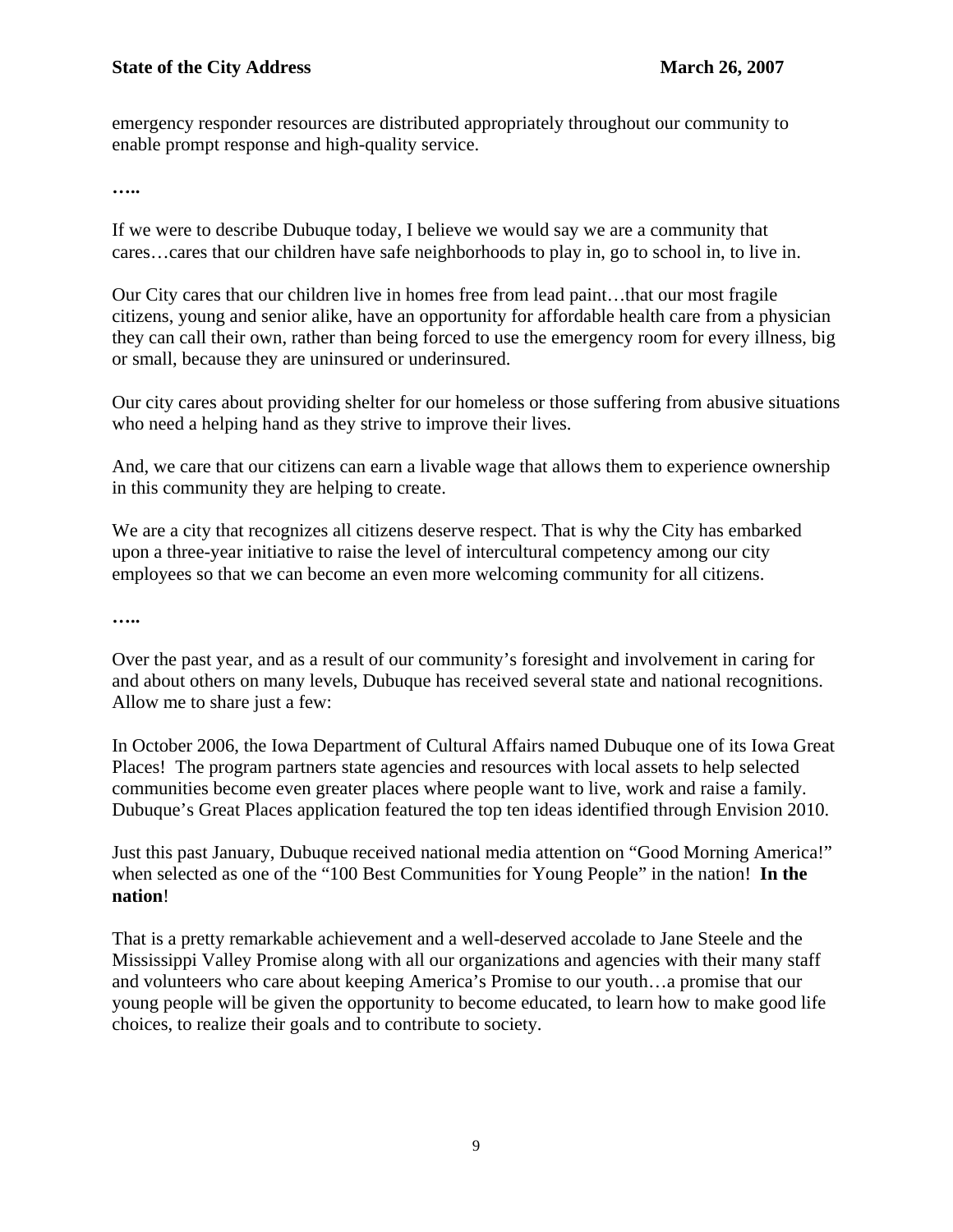And, just recently, the Dubuque Community Schools' first-ever television series enterprise, now in its second season and called "Kids in the Kitchen", won the highest award for public affairs programming in the nation…**in the nation!…** 

In competition for the Beacon Award from the Cable Broadcasters Association, "Kids in the Kitchen" was compared to eight other media companies in the television series category including the National Geographic Channel; Time Warner; Cox Cable; C-Span; and Comcast. The wonderful message of this program is its intentional statement about the ability to curb childhood obesity through healthy practices.

Through this program, our school age children are being taught how to shop, select and prepare food products in both an educational and entertaining way. Kudos to Creator/Producer Gary Olsen, all the students involved, Chef Jim Terry, Dietician Megan Dalsing, Hy-Vee and Mediacom for this national recognition!

**…..** 

One of the most significant changes we have experienced in our community over this past year has been its cultural renaissance.

Michelangelo once said… "I saw an angel in the stone and I carved it out to set it free!" I believe that Dubuque has begun to carve its stone.

In the recent past, the City began providing budget support for arts and cultural programming in Dubuque to the broad and enthusiastic reception of community members of all ages. Since that time, Dubuque has been selected as one of the first Cultural Corridor districts recognized by the State of Iowa.

Also during this past year, a new outdoor arts program was offered, known as "Art on the River," which afforded citizens and tourists alike the opportunity to enjoy the amazing talents of sculptors whose works were installed for display and purchase in the Port of Dubuque.

The number of arts and cultural events, public and private, continues to increase and there is a new awareness and appreciation for the way in which the arts teach us about ourselves and others.

The depth and breadth of talent we have right here in Dubuque including our artists, sculptors, musicians, actors, dancers, singers, poets and authors all serve to enhance our community's image and vitality.

**…..** 

Maintaining this culturally thriving environment is one of the key pieces to the economic puzzle as we work to address our workforce development challenge.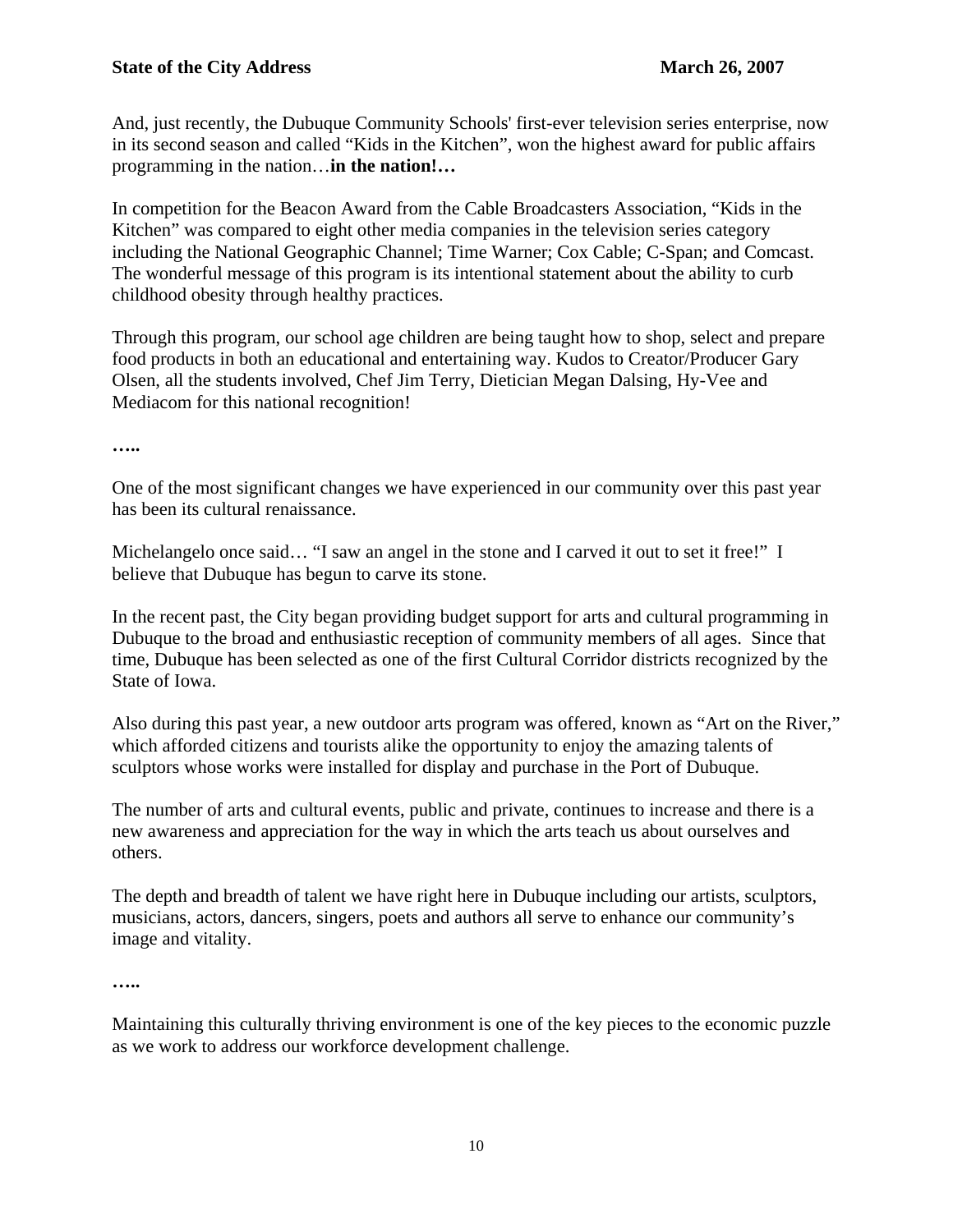As our young people graduate from high school and college, they are looking for a community that provides BOTH diverse employment opportunities AND diverse cultural and entertainment choices. They want the opportunity to enjoy the arts as spectators AND participants and they expect there will be such opportunities for their CHILDREN TOO, both in and after school.

We are working hard to help Dubuque be their community of choice.

**…..** 

Quality living also means clean air, and a healthy environment, something the world's scientists have said we can no longer take for granted. And, to bequest our quality of life to our young people means we have to make some changes in the way we conserve energy.

In June of 2006, I attended my first U.S. Conference of Mayors meeting, joining mayors from all fifty states. During that time I signed on to the Mayors Climate Protection Agreement.

Because of the inaction at the federal level, this nonpartisan organization of mayors collectively agreed on the importance of taking the issue to the grassroots level to help educate citizens and influence national policy.

Two months later, during the August City Council Goal Setting session, I asked for and received my colleagues' support for a "Green City Designation" as one of the City's top priorities. Assistant City Manager Cindy Steinhauser has begun to conduct an assessment of our City's environmental practices.

The City of Dubuque, through Dubuque Planning Services Manager Laura Carstens working with Kevin Eipperle of the Durrant Group, submitted a grant application to the American Institute of Architects requesting assistance toward our goal of becoming a sustainable community.

Just last month, the City was notified we were selected as one of five cities in the nation, **in the nation**, to receive this assistance. So, what will this mean to our citizens and community?

A team comprised of architects and other professionals assembled from across the country will come to our community to assess our environmental standards, and provide us with a "roadmap," so to speak, on what we are doing well, and changes we can make to maintain our quality of life, without impeding life for Dubuque families in the future. Dubuque will be presented with the opportunity to be among the nation's leaders in "conserving our way forward."

As the new Congress was setting its policy agenda in January, I joined with more than 250 of the nation's mayors to deliver a ten-point legislative plan in Washington, D.C. entitled "**Strong Cities, Strong Families for a Strong America."** 

One of these points spoke to the importance of an **Energy and Environment Block Grant.**  This would provide direct funding to cities for programs that improve energy efficiency and implement strategies to reduce carbon emissions, transportation energy conservation programs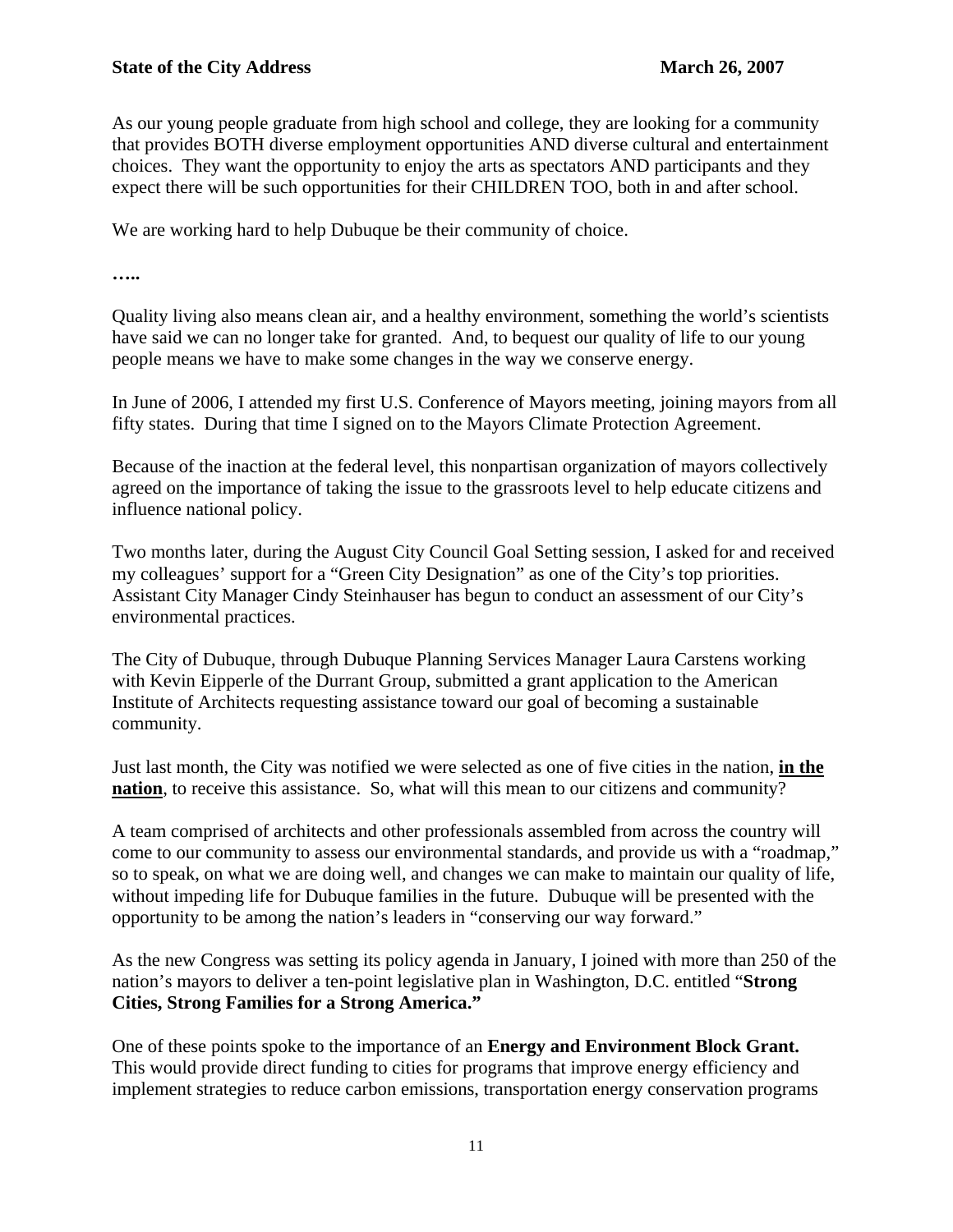and more. This IS our generation's challenge and we need to intentionally focus resources to help solve it.

**…..** 

Over the past several weeks, your City Council has heard budget presentations by each of the City's departments that provide the quality services our citizens want, need, and continue to receive at a much higher level, yet lower cost, than comparably-sized cities in the State of Iowa.

My Council colleagues and I recently approved the Fiscal Year 2008 operating budget and fiveyear capital improvement plan for the City of Dubuque.

While there are never enough funds to approve all the requests we receive, we approved a very solid budget that will allow the City to pursue a number of improvement projects while continuing to offer excellent City services and programs.

The budget features a number of major projects, including the Bee Branch Creek Restoration stormwater project near the former Dubuque Pack site, renovations at Carnegie-Stout Public Library, improvements to the Dubuque Regional Airport, and efforts to make ADA compliance in Dubuque a reality.

The 2008 fiscal year is the thirteenth consecutive year of no increase to the City's portion of Dubuque resident's property tax for the average homeowner. In six of those years, the average homeowner saw a property tax decrease.

While we approved minor increases to some City rates and fees, Dubuque's rates are still some of the lowest among Iowa's major cities. In fact, the City's rates for property tax, water, sewer, and refuse remain the lowest or second lowest among those ten major Iowa cities.

We continue to work closely with our State legislators to keep them abreast of issues of significance to our City's stability including our need to have a system that allows the flexibility and authority for cities to meet the challenges of governing and providing citizens with services, while protecting them from liability or other financial risk and restrictions on local control.

In 2007, your City Council has adopted State legislative priorities which include a request for the restoration of revenues to cities that were cut in 2003 and 2004 in an effort to make cities whole and to help reduce the burden on property tax payers.

We asked for legislation that exempts local government from providing any new service or engaging in any new activities mandated by the state if the state does not provide full funding.

We requested an increase to the cap on the historic preservation tax incentives to promote investment in our historic resources.

And, the Dubuque City Council, Dubuque County Board of Supervisors, the Dubuque Metropolitan Planning Organization, the Greater Dubuque Development Corporation, and the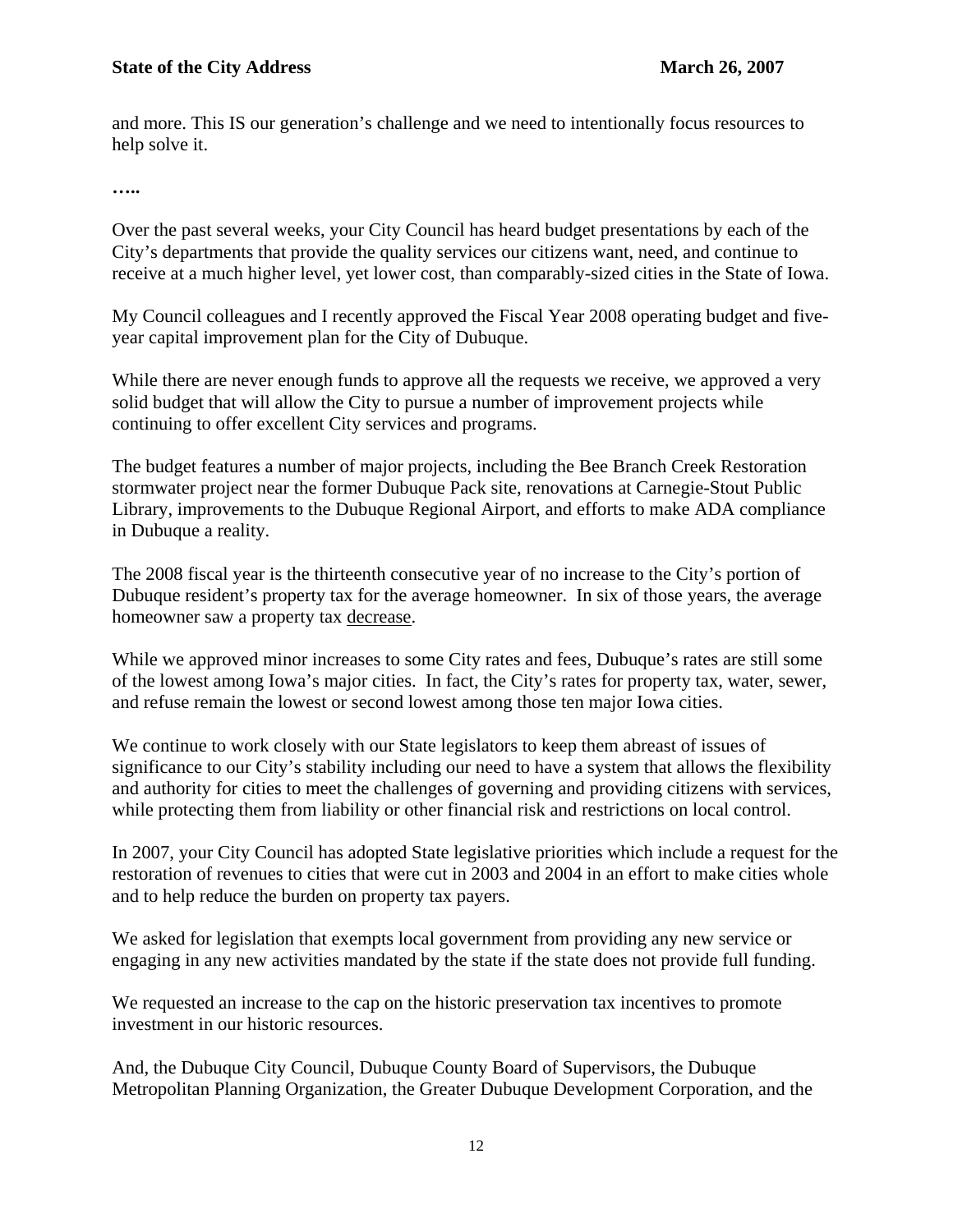Dubuque Area Chamber of Commerce joined together to emphasize the completion of Southwest Arterial as the number one surface transportation priority in the Dubuque area.

While there are others, these highlight the attention and focus for the coming year. Frequent communication with our State legislators about the importance of fiscal support for local government … in addition to the key role Dubuque is playing as an economic engine for the State… is of primary importance.

At the federal level, we continue to work closely with Senator Grassley, Senator Harkin, Congressman Braley and their staffs on the City Council adopted legislative priorities for 2007 which encompass funding for major transportation projects including the new airport terminal, the Southwest arterial, an intermodal facility in the Port of Dubuque, as well as our Bee Branch Watershed Flood Mitigation project.

As our 2008 City budget process has recently concluded, it is appropriate for me, on behalf of the City Council, to draw attention to the fiscally responsible management of citizen resources which can be directly attributed to our invaluable City Manager and the team he has assembled.

Comments my council colleagues and I have received over the past decade from our counterparts across the country have reaffirmed what we in Dubuque already know…that in a Council-Manager form of government, a strong, capable City Manager is absolutely essential, and Dubuque has much for which to be thankful!

It is true that our City's economy is something in which we can all take pride. And in building upon our past successes, we need to focus on helping our new Dubuque be inspirational on a regional and national level as a community that is interesting, exciting, character-driven, rich with opportunity...or in other words...Sustainable!

A sustainable city is one in which leaders and citizens hold as fundamentally important the provision of clean air and water, the protection and conservation of natural resources, and the enhancement of human capital.

In the words of John Muir, "When we tug on a single thing in nature, we find it connected to everything else."

And if we regard our standard of living as something we are incredibly fortunate to experience, then we are also called upon to admit to the responsibilities that continue with this distinction … including the fact that purchasing our Dubuque-made products make jobs for Dubuque citizens!

With our young people in mind, we are working today to create a legacy. We are holding our City in trust for them, and by our example, they will be prepared to address the challenges of their future.

As we embrace 2007, with its known and unknown challenges and opportunities, let us always as a community choose action over inaction; bold ideas over the more safe, static ones. And while we embrace our small town warmth, let us never think "small."